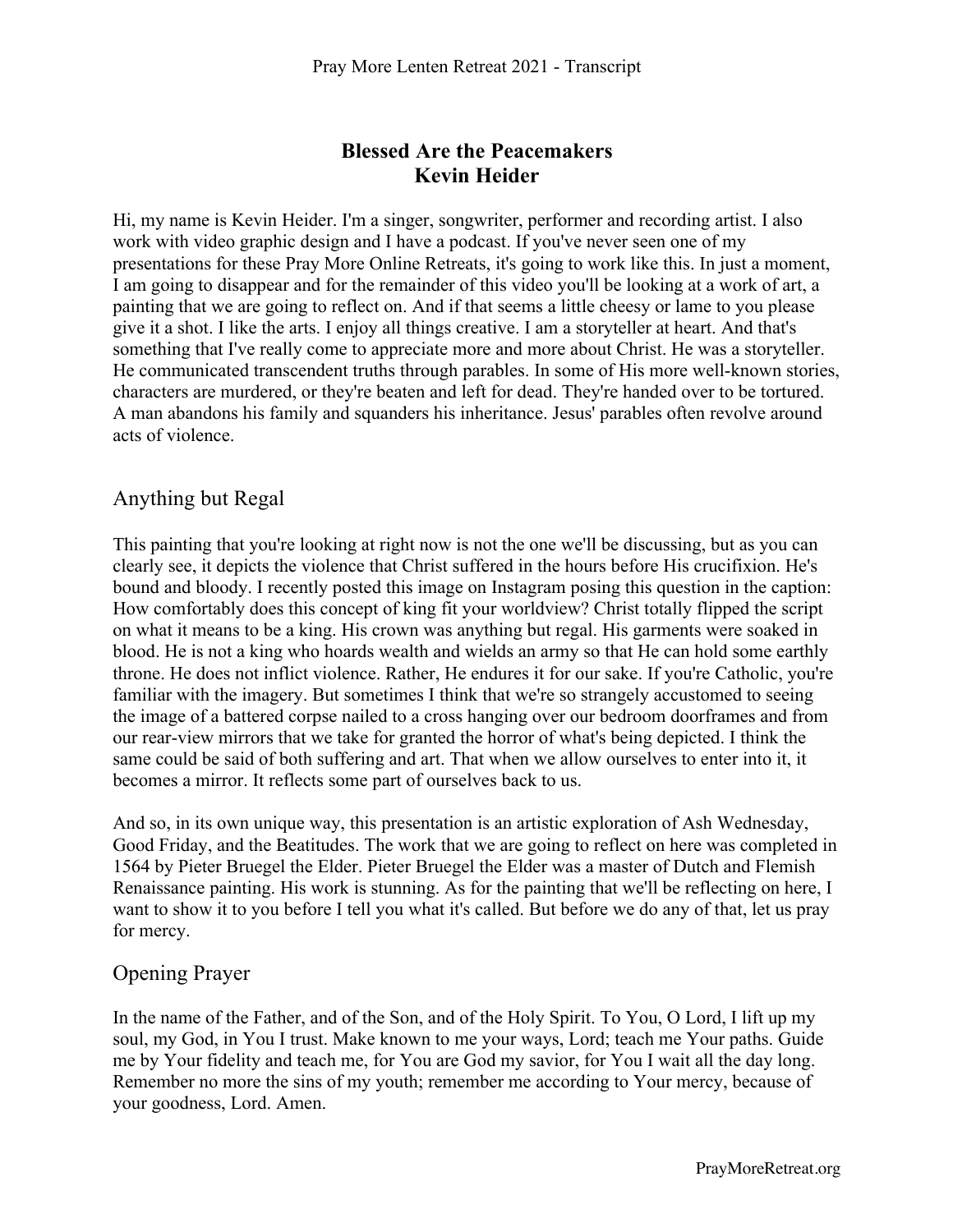# The Procession to Calvary

If you've never seen this painting before, you're welcome to pause the video here and take a closer look in silence for a moment. What's the first thing you noticed? There's clearly a lot going on in this scene, so many people doing so many different things. What was the first detail that popped out at you? What was the first particular that pulled you in? I ask because the first time I saw this painting, I thought one, that it was amazing; and two, that it was somewhat overwhelming. I didn't know what to think or where I was supposed to look. I felt like I couldn't focus on any one detail long enough to make sense of what was happening. A cursory glance at the expansive scene reveals all kinds of characters. There are uniformed men on horseback. There's a city wall in the background. There's a towering stone structure with a mill on top. There are peasants interacting with one another all over the place. Off in the distance, it appears as though a crowd has formed a circle. But, around what? And speaking of circles, what are these strange wheels on top of the poles? There are several scattered about.

One in the foreground and some in the background. What are they? What is happening here? The title of this painting is "The Procession to Calvary". And if you focus your eyes right on the center of the canvas, you'll see it. Christ carrying His cross. He's fallen beneath the weight of it. It helps to be able to zoom in on it here, watching on our tiny digital devices. It would be much easier to get a closer look at the details of this painting if we were standing in front of the real thing. The original is currently on display at a museum in Vienna, Austria and it is approximately four feet tall by five and a half feet wide. For now, we'll have to settle for slightly pixelated zooms in order to appreciate the details.

## Anachronistic Details

So, here we have Christ at the center, at the very heart of the painting. And now that we've seen Him, the sun illuminates all else. The other particulars come into the light. As the title of the painting indicates, Christ is making His procession to Calvary. Here, the crowd of people off in the distance have come to watch this public execution, have formed a circle around two crosses. One for each thief to be hung on either side of Christ who now carries the third cross. And since they're not yet up on their own crosses, where are the two thieves? Well, rather than carrying their own crosses the two thieves are being carted to their death. Here they are in front of Christ, on the way. If you look closely at the two thieves, you'll notice that one of them appears to be holding a crucifix while the other is looking longingly, desperately up to the heavens and both thieves appear to be confessing their sins to priests while being carted to their crosses. Now, these details could be considered anachronistic. If you're unfamiliar with the term, an anachronism is a thing belonging to a period other than that in which it appears.

If this is Christ's procession to Calvary, then it makes no chronological sense for the thieves to be clutching crucifixes and confessing their sins to priests. On the other hand, if this entire landscape, including the people, is of the Netherlands in the 16th century, then it makes no chronological sense for Christ to be there carrying His cross. At face value, taken literally, the whole painting seems full of these anachronisms of people and things placed outside of their own proper historical context.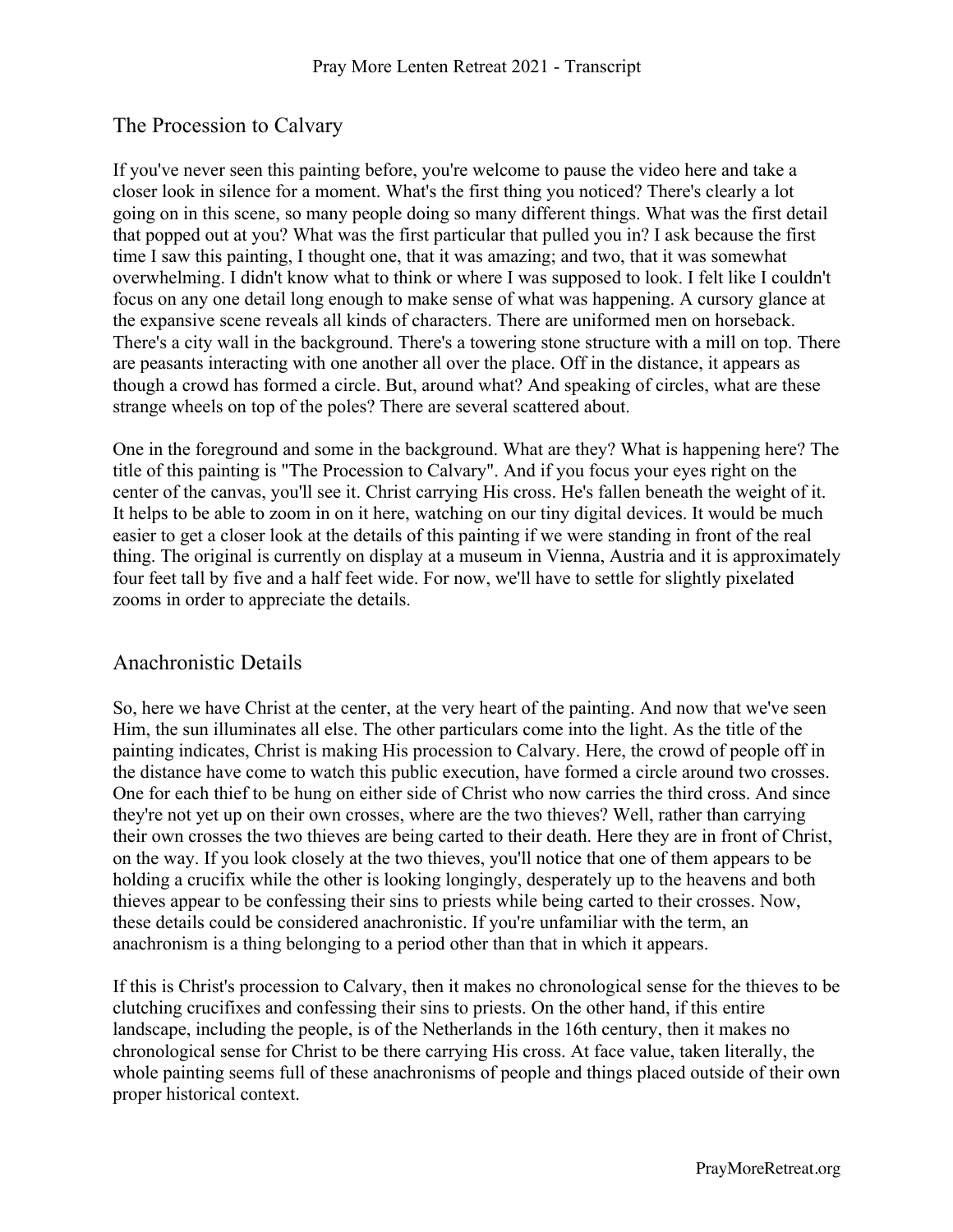And this is precisely why I find Pieter Bruegel's work so stunningly profound. He is considering the crucifixion of Christ with all its implications in light of the violence of his own day. Two years before Bruegel completed "The Procession to Calvary", he painted this similarly stunning work called "The Triumph of Death".

## The Triumph of Death

It's a reflection on the reality that death comes for us all. The Latin phrase you may be familiar with is "memento mori", remember your death. As we're told every year on Ash Wednesday, "remember man, that you are dust and to dust you shall return." This painting, "The Triumph of Death", is on display at the Prado Museum in Madrid, Spain. I've been there and it was amazing. The museum offers this description of the painting on its website. It is a quote, "Moral work that shows the triumph of death over worldly things, symbolized through a great army of skeletons devastating the earth. All social classes are included in the composition, without power or devotion being able to save them." End quote. Rich, poor middle-class, privileged, impoverished, whatever; death comes for us all. We know this. We begin Lent by remembering our death. Lent culminates in a death; the horrific and violent crucifixion of Christ on Good Friday. We spend Holy Saturday in the darkness of the tomb and the chaos of grief. But all of it, all the violence remembered, is oriented, ultimately, towards the hope of resurrection.

#### On the Waterfront

In the 1954 film "On the Waterfront," a priest played by Karl Malden has been called to the docks to bless the body of a man who was just killed by the mob. And in one of the most powerful speeches in the history of cinema, the priest likens his death to a crucifixion.

"I came down here to keep a promise. I gave Kayo my word that if he stood up to the mob, I'd stand up with him all the way. And now Kayo Dugan is dead. He was one of those fellows who had the gift for standing up. This time they fixed him. They fixed him for good this time, unless it was an accident like big Mac says. Some people think the crucifixion only took place on Calvary. They'd better wise up. Taking Joey Doyle's life to stop him from testifying is a crucifixion. Dropping a sling on Kayo Dugan because he was ready to spill his guts tomorrow, that's a crucifixion. And every time the mob puts the pressure on a good man, tries to stop him from doing his duty as a citizen, it's a crucifixion. And anybody who sits around and lets it happen, keeps silent about something he knows has happened, shares the guilt of it just as much as the Roman soldier who pierced the flesh of Our Lord to see if He was dead. 'Go back to your church, Father.' Boys, this is my church. And if you don't think Christ is down here on the waterfront, you've got another guess coming! 'Get off this dock, Father!'"

## He Bears the Weight of Our Violence

I love this speech. I cannot recommend this film enough. And I think that this priest in "On the Waterfront" is making the same point that Pieter Bruegel was making when he painted "The Procession to Calvary". That in every age, Christ bears the weight of all our violence. In the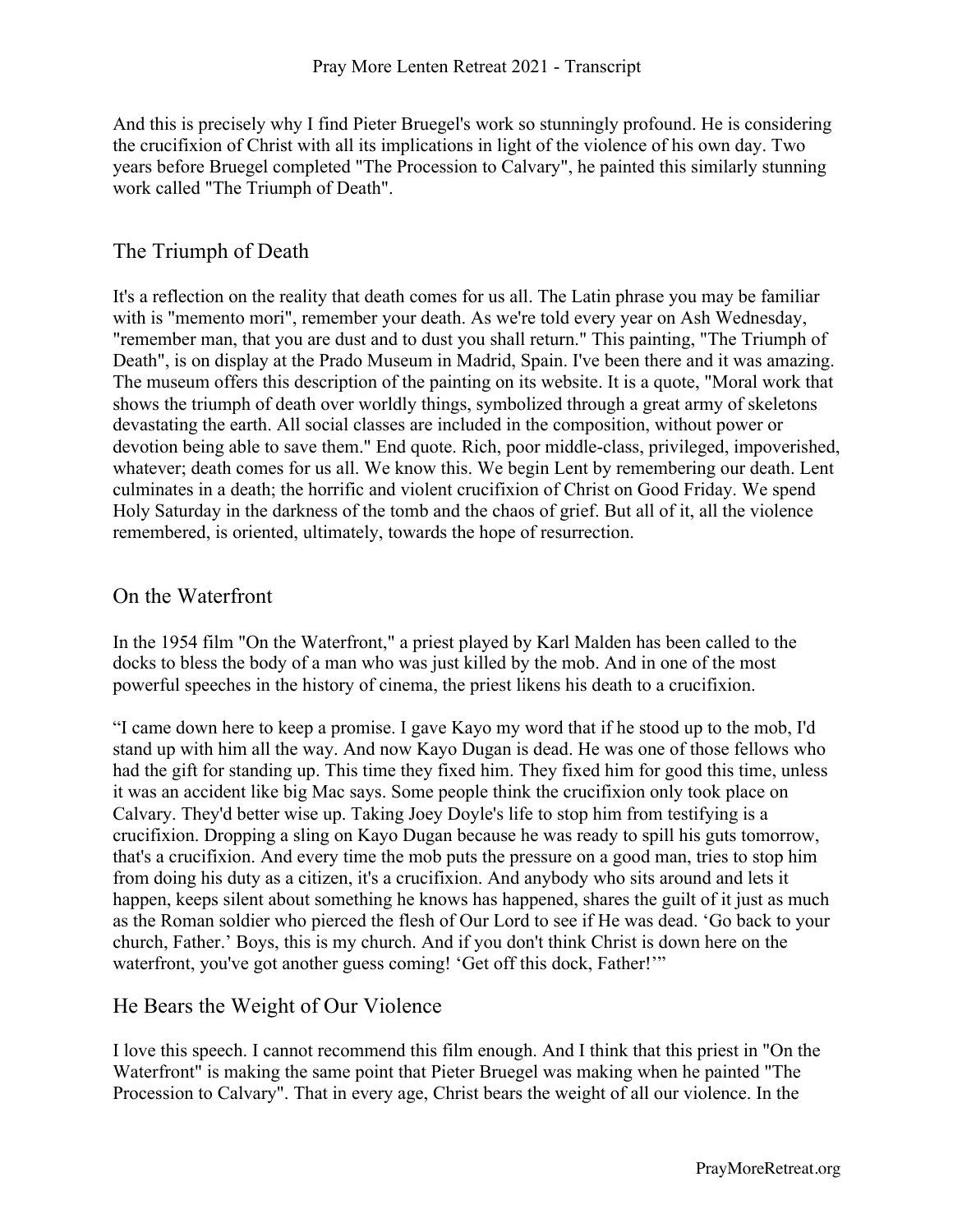landscape presented in "The Procession to Calvary", we can see almost an entire grove of these poles with wheels mounted on top. But what are they? Well, we can use Bruegel's previous work, "The Triumph of Death" to give us some insight here. You can see the same strange devices but, in this painting, there are bodies, corpses on top of the wheels. This was essentially one version of an instrument used for torture and execution known as the breaking wheel, or the execution wheel. It was used in many parts of Christian Europe throughout the Middle Ages and its use wasn't outlawed everywhere until less than 200 years ago. But, these wheels, these terrible instruments of death and capital punishment, are depicted, I believe, as Bruegel's attempt to unite the unjust and barbaric violence of his day with the unjust and barbaric crucifixion of Christ.

# A Depiction of the Cross

Seen in this light, the towering wheel that stands near the foreground, represents the cross of Christ. At the top, we see remnants of the garment stripped from its victim. Clutching the foot of this cross are John, the beloved disciple, a woman weeping for her Lord, and a soldier overseeing it all. On the ground at the very base of this cross is the skull of an animal, for Golgotha means, "The place of the skull." And to the left of that symbol, at the very foreground of the painting, is someone you may not even have noticed at all yet. Mary, the mother of Jesus, mourning the suffering and death of her son. It's all right there.

The violence of the past colliding with the violence of Bruegel's present. And there's so much happening in the midst of it all. So many distractions that keep our eyes wandering, that keep us from focusing on Christ at the center, that keep us from considering the true weight of violence or from noticing when those right in front of us are hurt or grieving from it. There are so many distractions happening all around us that unless we stop and pay attention, we lose sight of our humanity, we forget our call to Christian witness, we miss the point of the great drama and our role in it.

## Fratelli Tutti

In his latest encyclical "Fratelli tutti", Pope Francis spends 30 whole paragraphs, that's over 10% of the encyclical, reflecting on the parable of the Good Samaritan. He asks us to consider who we are in that story. Are we the man robbed and beaten, thrown in a ditch and left for dead? Are we the characters who simply pass by and for whatever reason, do nothing? Or are we the character who sees that an injustice has occurred and resolves to make it right? The Pope writes quote, "We have seen, descending on our world, the dark shadows of neglect and violence in the service of petty interests of power, gain and division. The parable, then, asks us to take a closer look at the passers-by, the nervous indifference that makes them pass to the other side of the road, whether innocently or not, whether the result of disdain or mere distraction, makes the priest and the Levite a sad reflection of the growing gulf between ourselves and the world around us. There are many ways to pass by at a safe distance. We can retreat inwards, ignore others, or be indifferent to their plight." End quote.